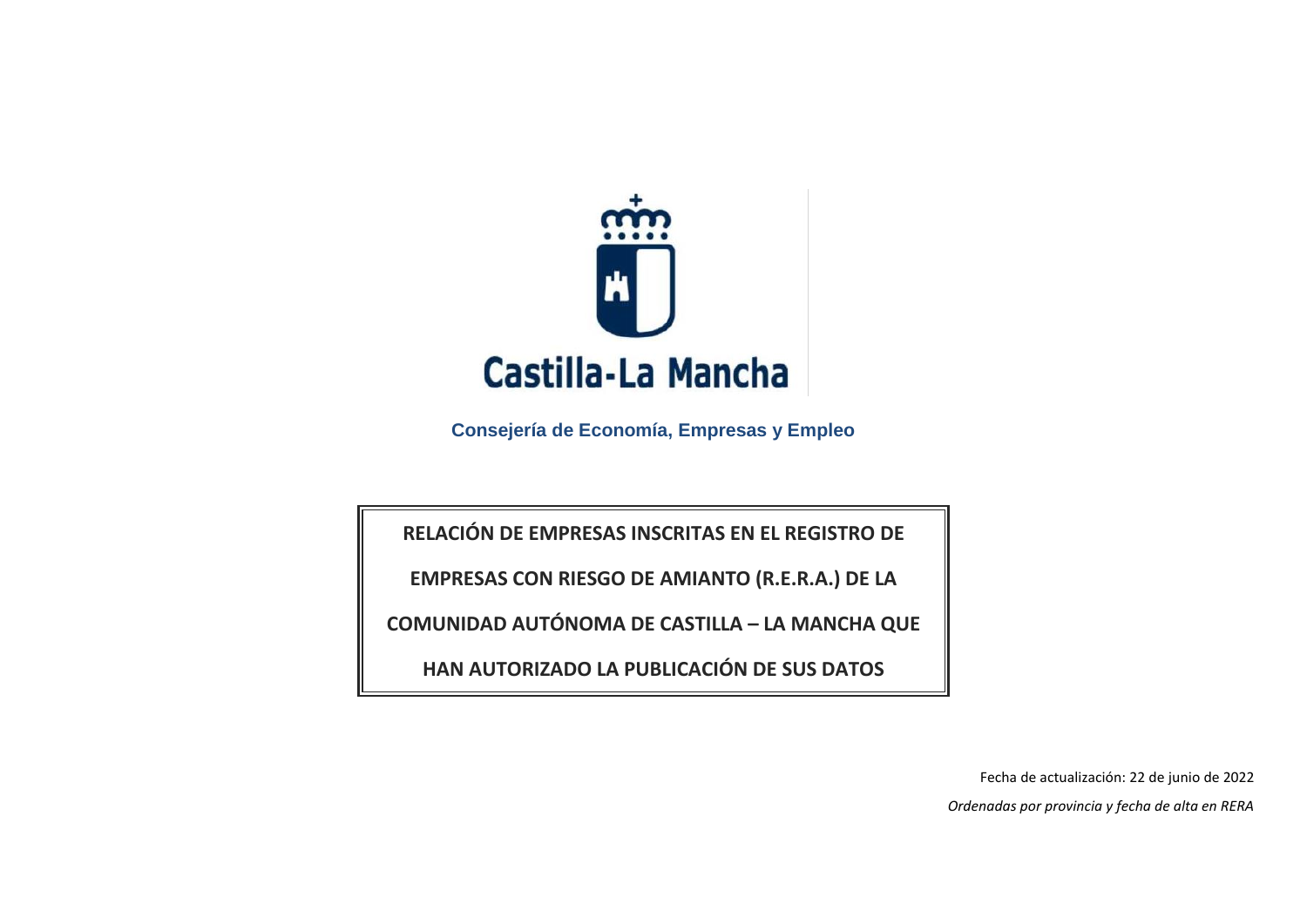| <b>PROVINCIA</b><br><b>RERA</b> | <b>FECHA</b><br><b>ALTA</b><br><b>REGISTRO</b> | <b>EMPRESA</b>                                                   | <b>DIRECCIÓN</b>                                | C.P.  | <b>POBLACIÓN</b>                       | <b>PROVINCIA</b> | <b>TELÉFONO</b>        | <b>E-MAIL</b>                     |
|---------------------------------|------------------------------------------------|------------------------------------------------------------------|-------------------------------------------------|-------|----------------------------------------|------------------|------------------------|-----------------------------------|
| <b>ALBACETE</b>                 | 14-11-06                                       | ÁRIDOS DE LA MANCHA, S.C.L.                                      | CTRA. MAHORA. KM 3 - APDO. 808                  | 02006 | <b>ALBACETE</b>                        | <b>ALBACETE</b>  | 967211115              | carmen@aridosdelamancha.com       |
| <b>ALBACETE</b>                 | 23-11-07                                       | INTEGRAL DE AMIANTOS ALBACETE,<br>S.L.L.                         | C / PUERTA DE VALENCIA, 17 - 1°D                | 02002 | <b>ALBACETE</b>                        | ALBACETE         | 670017278              | josemanuel.collados@inamial.com   |
| <b>ALBACETE</b>                 | 18-02-09                                       | ÁRIDOS Y HORMIGONES DE LA<br>MANCHA, S.A.                        | CTRA. MAHORA, KM 3 - APDO. 808                  | 02006 | <b>ALBACETE</b>                        | <b>ALBACETE</b>  | 967193055              | carmen@aridosdelamancha.com       |
| <b>ALBACETE</b>                 | $11-02-10$                                     | AGUAS DE ALBACETE S.A.                                           | AVDA. ISABEL LA CATOLICA. 4                     | 02005 | <b>ALBACETE</b>                        | <b>ALBACETE</b>  | 967190101              | clientesalbacete@agbar.net        |
| <b>ALBACETE</b>                 | 18-06-10                                       | PÉREZ Y MURCIA, S.A.                                             | C/ ROSALES, 16                                  | 02200 | <b>CASAS IBAÑEZ</b>                    | <b>ALBACETE</b>  | 967460774              | administracion@perezymurcia.com   |
| <b>ALBACETE</b>                 | $01-09-10$                                     | ESTRUCTURAS Y GRÚAS VIRGO, S.L.U                                 | C/MADRIGAL, 21                                  | 02100 | <b>TARAZONA DE LA</b><br><b>MANCHA</b> | <b>ALBACETE</b>  | 661517017              | estructurasygruasvirgo@hotmail.es |
| <b>ALBACETE</b>                 | $22 - 10 - 10$                                 | VICTORIANO CUARTERO PICAZO                                       | PZA. DEL OLMO. 4 - BAJO IZQ.                    | 02100 | TARAZONA DE LA<br><b>MANCHA</b>        | <b>ALBACETE</b>  | 967544027              | cerramientostarazona@hotmail.com  |
| <b>ALBACETE</b>                 | $22 - 10 - 10$                                 | CERRAMIENTOS TARAZONA, S.L.                                      | PZA. DEL OLMO, 4                                | 02100 | TARAZONA DE LA<br><b>MANCHA</b>        | <b>ALBACETE</b>  | 967544027              | cerramientostarazona@hotmail.com  |
| <b>ALBACETE</b>                 | 09-04-12                                       | MARTÍN TENDERO PICAZO                                            | C/ SANTA ANA, 7 - BAJO                          | 02100 | <b>TARAZONA DE LA</b><br><b>MANCHA</b> | <b>ALBACETE</b>  | 661426945              | martin-tendero@hotmail.es         |
| <b>ALBACETE</b>                 | 14-04-12                                       | RECUPERACIONES LORCA, S.L.                                       | AVDA. GUARDIA CIVIL. 44 - 3º IZQ.               | 02005 | <b>ALBACETE</b>                        | <b>ALBACETE</b>  | 630935261              | recuperacioneslorca@gmail.com     |
| <b>ALBACETE</b>                 | 14-05-12                                       | URBIALBA, S.L.                                                   | POL. IND. ROMICA C/1 - PARCELA<br>204 - NAVE 14 | 02080 | <b>ALBACETE</b>                        | <b>ALBACETE</b>  | 967254131              | urbialba@urbialba.com             |
| <b>ALBACETE</b>                 | 16-07-14                                       | HIERROS BUENO, S.A.L.                                            | AVDA. ALBACETE, S/N                             | 02100 | <b>TARAZONA DE LA</b><br><b>MANCHA</b> | <b>ALBACETE</b>  | 967480273              | administración@hierrosbueno.com   |
| <b>ALBACETE</b>                 | $02 - 12 - 14$                                 | CARPINTERÍA METÁLICA FERISI, S.L.                                | CTRA. VILLAMALEA, 27                            | 02260 | VILLAMALEA                             | <b>ALBACETE</b>  | 967472351<br>605096089 | encarnacion.cambronero@gmail.com  |
| <b>ALBACETE</b>                 | 02-03-15                                       | SIN ANDAMIOS ALMANSA, S.L.                                       | C/ DEL CAMPO, $49 - 1^\circ$                    | 02640 | <b>ALMANSA</b>                         | <b>ALBACETE</b>  | 607690567              | sinandamios@sinandamios.com       |
| <b>ALBACETE</b>                 | 18-08-15                                       | INFRAESTRUCTURAS Y SERVICIOS<br>ESPECIALES, S.L.                 | C/TEJARES, 38 - BAJO                            | 02002 | <b>ALBACETE</b>                        | <b>ALBACETE</b>  | 677522052              | marhuenda.infraser@telefonica.net |
| <b>ALBACETE</b>                 | $23 - 11 - 15$                                 | ALTURAS DE LA MANCHA, S.L.                                       | C/CRUCES, 6                                     | 02270 | <b>VILLAMALEA</b>                      | <b>ALBACETE</b>  | 667573742              | info@altura-s.com                 |
| <b>ALBACETE</b>                 | 04-12-15                                       | <b>SERVICIOS Y GESTIONES</b><br><b>INDUSTRIALES BLASCO, S.L.</b> | C/ HERRADORES, 9-BAJO                           | 02002 | <b>ALBACETE</b>                        | <b>ALBACETE</b>  | 609463607              | sgiblasco@hotmail.com             |
| <b>ALBACETE</b>                 | $11 - 12 - 15$                                 | GES RESIDUOS D&C, S.L.                                           | CTRA. BARRAX, KM 3                              | 02600 | VILLARROBLEDO                          | <b>ALBACETE</b>  | 636975216              | ges.residuossl@gmail.com          |
| <b>ALBACETE</b>                 | 23-06-16                                       | DONATE, OBRAS, EXCAVACIONES Y<br>MAQUINARIA, S.L.                | C/ CIRUELO II, 11                               | 02005 | <b>ALBACETE</b>                        | ALBACETE         | 967103030              | donateobras@hotmail.com           |
| <b>ALBACETE</b>                 | 26-10-16                                       | MATÍAS JIMÉNEZ EXCAVACIONES Y<br>MOVIMIENTO DE TIERRAS, S.A.     | POL. IND. CAMPOLLANO, C/F, 9                    | 02007 | <b>ALBACETE</b>                        | <b>ALBACETE</b>  | 967246600              | excavaciones.jmatias@yahoo.es     |
| <b>ALBACETE</b>                 | 15-01-18                                       | SOLUCIONES TÉCNICAS DE AMIANTO.<br>S.L.                          | PLAZA DE LA MANCHA, 8 - 7B                      | 02001 | <b>ALBACETE</b>                        | <b>ALBACETE</b>  | 616988529              | alberto@stamianto.com             |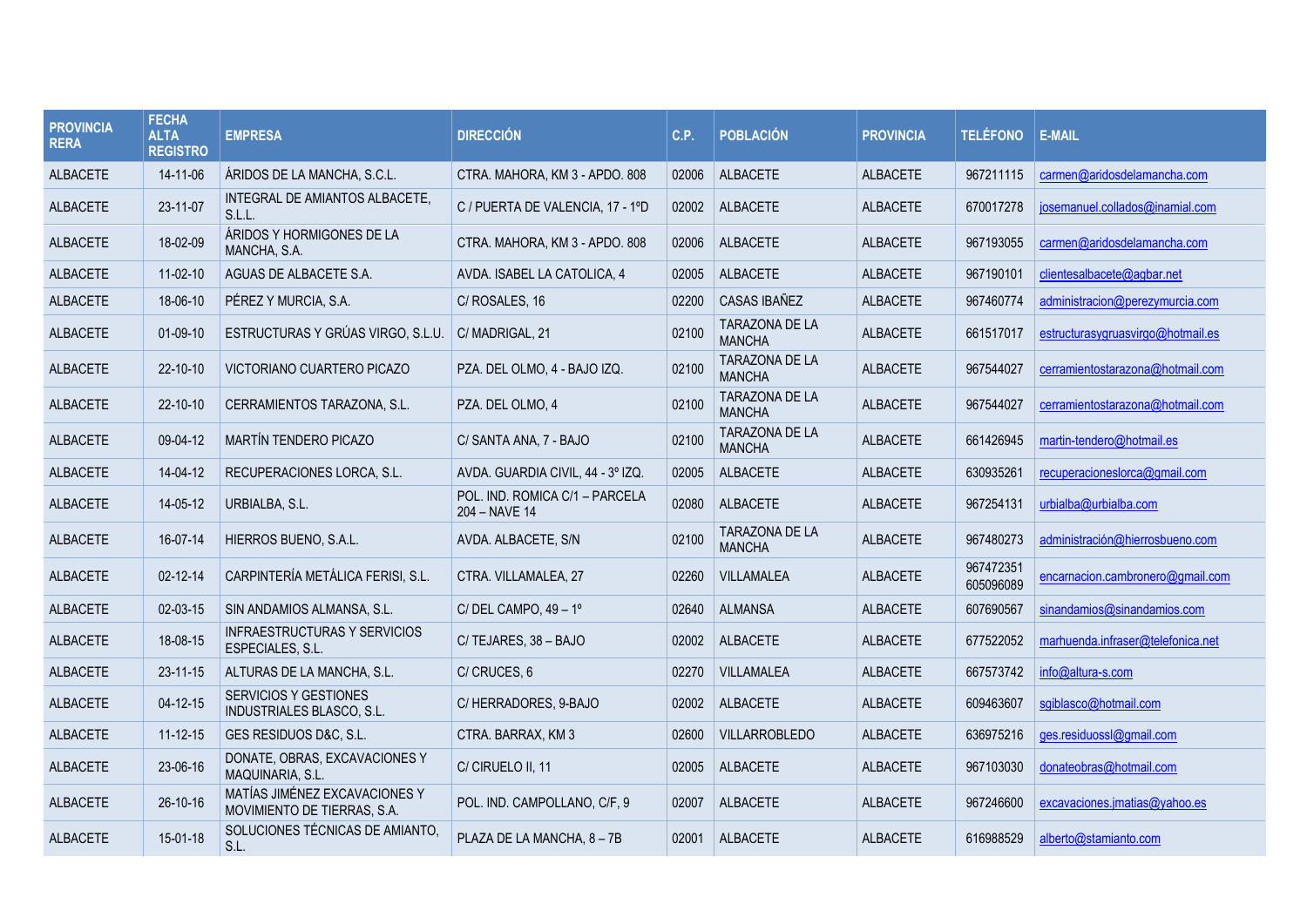| <b>PROVINCIA</b><br><b>RERA</b> | <b>FECHA</b><br><b>ALTA</b><br><b>REGISTRO</b> | <b>EMPRESA</b>                                      | <b>DIRECCIÓN</b>                              | C.P.  | <b>POBLACIÓN</b>                      | <b>PROVINCIA</b>   | <b>TELÉFONO</b>        | <b>E-MAIL</b>                                 |
|---------------------------------|------------------------------------------------|-----------------------------------------------------|-----------------------------------------------|-------|---------------------------------------|--------------------|------------------------|-----------------------------------------------|
| <b>ALBACETE</b>                 | 12-12-18                                       | DESBROCES GALERA, S.L.                              | C/ FORTUNATO ARIAS, 37                        | 02400 | <b>HELLÍN</b>                         | <b>ALBACETE</b>    | 669298773              | info@desbrocesgalera.com                      |
| <b>ALBACETE</b>                 | $02 - 02 - 21$                                 | <b>GRUPO CREGUICA, S.L.</b>                         | C/CRUCES, 6                                   | 02270 | VILLAMALEA                            | <b>ALBACETE</b>    | 601647412<br>967483329 | administracion@grupocgc.es                    |
| <b>ALBACETE</b>                 | 15-02-21                                       | ESTRUCTURAS VILLARROBLEDO, S.A.                     | C/ CASTELLANOS, 77-BAJO                       | 02600 | <b>VILLARROBLEDO</b>                  | <b>ALBACETE</b>    | 967140076              | administracion@estructurasvillarrobledo.es    |
| <b>ALBACETE</b>                 | 07-05-21                                       | VICENTE SÁNCHEZ LÓPEZ                               | C/FERRAZ, 18                                  | 02430 | ELCHE DE LA SIERRA                    | <b>ALBACETE</b>    | 678663531              | vicentesI2005@gmail.com                       |
| <b>ALBACETE</b>                 | 17-05-21                                       | RIEGOS NEWRAIN, S.L.                                | AVDA. REYES CATÓLICOS, 48                     | 02600 | VILLARROBLEDO                         | <b>ALBACETE</b>    | 967146442              | agustinleandrez@riegosnewrain.com             |
| <b>ALBACETE</b>                 | 10-08-21                                       | LOGÍSTICA FRANCISCO HERNÁNDEZ,<br>S.L.              | C/ CAMINO DE LA VIRGEN, 25 - 1ºA              | 02005 | <b>ALBACETE</b>                       | <b>ALBACETE</b>    | 669387638              | franciscohernandez38@hotmail.com              |
| <b>ALBACETE</b>                 | 09-12-21                                       | ALCE ACEROS Y ESTRUCTURAS, S.L.                     | AVDA. ALBACETE, 44                            | 02270 | <b>VILLAMALEA</b>                     | <b>ALBACETE</b>    | 651691392              | alceaceros@gmail.com                          |
| <b>ALBACETE</b>                 | 30-03-22                                       | REFORMAS Y MULTISERVICIOS<br>JOVIYAMA, S.L.         | C/ SATURNINO CALLEJA, 13 - BAJO               | 02006 | <b>ALBACETE</b>                       | <b>ALBACETE</b>    | 626230471              | joviyama@yahoo.es                             |
| <b>CIUDAD REAL</b>              | 24-02-94                                       | ROPERO E HIJOS, S.A.                                | AVDA. CERVERA, 81                             | 13600 | ALCÁZAR DE SAN JUAN                   | <b>CIUDAD REAL</b> | 926545447              | info@roperoehijos.com                         |
| <b>CIUDAD REAL</b>              | 08-11-01                                       | COAISMA, S.C.                                       | POL. IND. SEPES, C/5, NAVE 402 -<br>APDO, 168 | 13500 | <b>PUERTOLLANO</b>                    | <b>CIUDAD REAL</b> | 926430808              | coaisma@arrakis.es                            |
| <b>CIUDAD REAL</b>              | 06-03-03                                       | A.J.M. MONTAJES DE CLM. S.L.L.                      | C/. SAN AGUSTÍN, 3                            | 13420 | MALAGÓN                               | <b>CIUDAD REAL</b> | 615139703              | administracion@cubergon.es                    |
| <b>CIUDAD REAL</b>              | 04-02-04                                       | CUBERGÓN, S.L.                                      | C/ SANTA QUITERIA, 11                         | 13420 | MALAGÓN                               | <b>CIUDAD REAL</b> | 926801522              | administracion@cubergon.es                    |
| <b>CIUDAD REAL</b>              | 24-03-04                                       | SUMINISTROS CERÁMICOS MABE, S.L.                    | CTRA. TOLEDO - PIEDRABUENA, S/N               | 45127 | VENTAS CON PEÑA<br><b>AGUILERA</b>    | <b>TOLEDO</b>      | 925418049              | mabe@scmabe.com                               |
| <b>CIUDAD REAL</b>              | 24-03-04                                       | INSTALACIONES PAVÓN, S.L.                           | C/ESQUIVIAS, S/N                              | 45230 | <b>NUMANCIA DE LA</b><br><b>SAGRA</b> | <b>TOLEDO</b>      | 925537945              | instalacionespavon@hotmail.com                |
| <b>CIUDAD REAL</b>              | 18-04-06                                       | ISATER, S.L.                                        | POL. IND. EL CABEZUELO, NAVES 2 -<br>3        | 13440 | ARGAMASILLA DE<br>CALATRAVA           | <b>CIUDAD REAL</b> | 926477632              | isater@isateraislamientos.com                 |
| <b>CIUDAD REAL</b>              | 31-03-09                                       | EMPRESA MIXTA DE AGUAS Y<br>SERVICIOS, S.A.         | C/ELISA CENDREROS, 14                         | 13003 | <b>CIUDAD REAL</b>                    | <b>CIUDAD REAL</b> | 926215713              | ggarciav@fcc.es                               |
| <b>CIUDAD REAL</b>              | 22-09-09                                       | EMPRESA DE MONTAJES HNOS.<br>GUARNIZO Y LÓPEZ, S.L. | POL. IND. SEPES, PARCELAS 403 -<br>404        | 13500 | PUERTOLLANO                           | <b>CIUDAD REAL</b> | 926412516              | administracion@hermanosquarnizoylopez.<br>com |
| <b>CIUDAD REAL</b>              | 20-11-09                                       | IGNEA MEDIO AMBIENTE, S.L.                          | CTRA. MORAL DE CALATRAVA, KM<br>1.5           | 13260 | <b>BOLAÑOS DE</b><br>CALATRAVA        | <b>CIUDAD REAL</b> | 689574425              | rgarciat@comsaemte.com                        |
| <b>CIUDAD REAL</b>              | 25-11-09                                       | COPERTURE IBÉRICA, S.L.                             | CTRA. ARGAMASILLA DE ALBA, KM<br>1,900        | 13700 | <b>TOMELLOSO</b>                      | <b>CIUDAD REAL</b> | 926508250              | personal@copertureiberica.com                 |
| <b>CIUDAD REAL</b>              | 15-02-10                                       | CALDERERÍA Y MECANIZADOS<br>TOMELLOSO, S.L.         | CAMINO DE CAMPO DE CRIPTANA.<br>S/N           | 13700 | <b>TOMELLOSO</b>                      | <b>CIUDAD REAL</b> | 926501187              | cameto@cameto.es                              |
| <b>CIUDAD REAL</b>              | 24-02-10                                       | EXCAVACIONES ALARCOS, S.L.                          | RONDA DE CALATRAVA, 14 - 6º A                 | 13003 | <b>CIUDAD REAL</b>                    | <b>CIUDAD REAL</b> | 677457336              | excalarcos@telefonica.net                     |
| <b>CIUDAD REAL</b>              | 17-03-10                                       | AGUAS DE PUERTOLLANO, S.L.                          | C/ JUAN BRAVO, 9                              | 13500 | PUERTOLLANO                           | <b>CIUDAD REAL</b> | 926426059              | info@agbar.es                                 |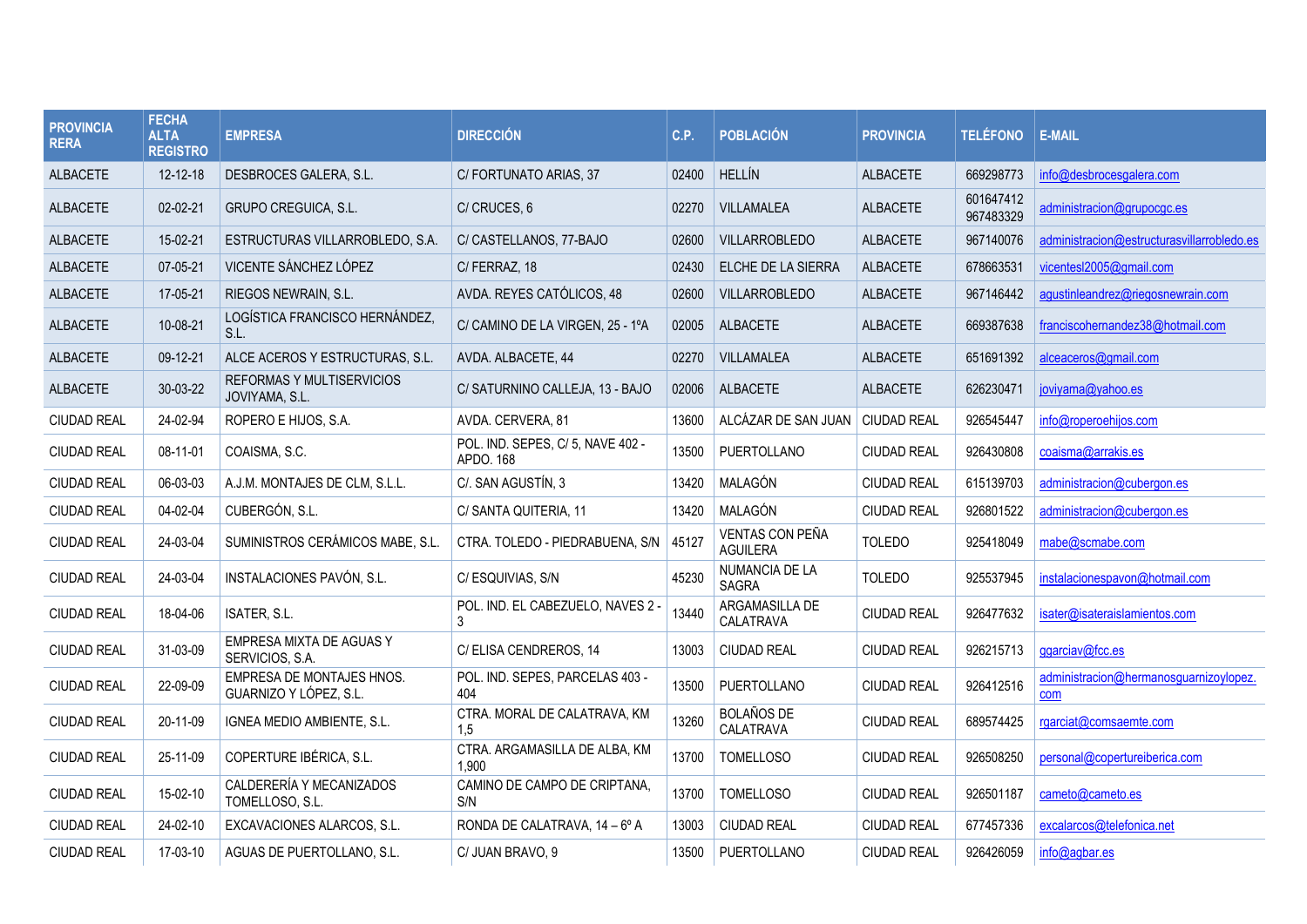| <b>PROVINCIA</b><br><b>RERA</b> | <b>FECHA</b><br><b>ALTA</b><br><b>REGISTRO</b> | <b>EMPRESA</b>                                        | <b>DIRECCIÓN</b>                             | C.P.  | <b>POBLACIÓN</b>              | <b>PROVINCIA</b>   | <b>TELÉFONO</b>        | E-MAIL                                      |
|---------------------------------|------------------------------------------------|-------------------------------------------------------|----------------------------------------------|-------|-------------------------------|--------------------|------------------------|---------------------------------------------|
| <b>CIUDAD REAL</b>              | 16-04-10                                       | MAZANTINI OBRAS Y SERVICIOS, S.L.                     | PZA. PRADILLO. 7                             | 13770 | VISO DEL MARQUÉS              | <b>CIUDAD REAL</b> | 606997785              | info@mazantini.com                          |
| <b>CIUDAD REAL</b>              | 05-05-10                                       | EXCAVACIONES MELLADO, S.L.U.                          | C/ ALEGRÍA, 20                               | 13300 | VALDEPEÑAS                    | <b>CIUDAD REAL</b> | 649882200              | info@melladoexcavaciones.com                |
| <b>CIUDAD REAL</b>              | 28-05-10                                       | ESTRUCTURAS METÁLICAS PARNA,<br>S.L.L.                | C/LETRAS. 9                                  | 13710 | ARGAMASILLA DE<br><b>ALBA</b> | <b>CIUDAD REAL</b> | 926523558              | metalicasparna@telefonica.net               |
| <b>CIUDAD REAL</b>              | 18-10-10                                       | LILLO Y DEL HOYO, S.L.                                | C/ SANTISIMO, 8 - BAJO                       | 13500 | PUERTOLLANO                   | <b>CIUDAD REAL</b> | 926431837              | constructora@lilloydelhoyo.es               |
| <b>CIUDAD REAL</b>              | 27-12-11                                       | <b>EXCAVACIONES HERMANOS</b><br><b>BARAHONA, S.L.</b> | C/ RONDA DEL TRENILLO, 15                    | 13350 | MORAL DE CALATRAVA            | <b>CIUDAD REAL</b> | 926330699              | manuel@barahona.es                          |
| <b>CIUDAD REAL</b>              | 25-01-12                                       | AGUAS DE ALCÁZAR, S.A.                                | C/ RONDILLA CRUZ VERDE, 1                    | 13600 | ALCÁZAR DE SAN JUAN           | <b>CIUDAD REAL</b> | 926550820              | medioambiente@aguasdealcazar.com            |
| <b>CIUDAD REAL</b>              | 07-02-12                                       | NORTE-MANCH, S.L.                                     | C/ SEIS DE JUNIO, 39                         | 13300 | VALDEPEÑAS                    | <b>CIUDAD REAL</b> | 926324568              | nortemanch@hotmail.es                       |
| <b>CIUDAD REAL</b>              | 11-07-12                                       | DESAMIANTADOS CASTILLA - LA<br>MANCHA, S.L.           | C/ERAS, 1                                    | 13240 | LA SOLANA                     | <b>CIUDAD REAL</b> | 657854238              | desamiantadoscastillalamancha@gmail.co<br>m |
| <b>CIUDAD REAL</b>              | 22-03-13                                       | MONTAJES ELÉCTRICOS SAGAS, S.L.L.                     | C/ CENTRAL, 14 - POL. IND. EL<br><b>RASO</b> | 13196 | PICÓN                         | <b>CIUDAD REAL</b> | 926832412              | montajeselectricossagas@gmail.com           |
| <b>CIUDAD REAL</b>              | 11-07-13                                       | VILLAJOS JIMÉNEZ OBRAS CIVILES,<br>S.L.               | C/EGIDO.5                                    | 13120 | <b>PORZUNA</b>                | <b>CIUDAD REAL</b> | 916392803              | susana@grupovillajosjimenez.es              |
| <b>CIUDAD REAL</b>              | 25-07-13                                       | ESTRUCTURAS Y CERRAJERÍAS<br>METALPINO, S.L.          | POL. IND. C/XIV. PARC. 211                   | 13200 | <b>MANZANARES</b>             | CIUDAD REAL        | 617468238              | metalpino@metalpino.net                     |
| <b>CIUDAD REAL</b>              | 25-10-13                                       | AGLOCONS R&M, S.L.                                    | C/VICTORIA, 18                               | 13179 | POZUELO DE<br>CALATRAVA       | <b>CIUDAD REAL</b> | 600256587              | raul@algocons.com                           |
| <b>CIUDAD REAL</b>              | $05 - 11 - 13$                                 | ESTRUCTURAS METÁLICAS<br>ALMODÓVAR, S.L.U.            | C/ SAN ANTONIO, S/N                          | 13580 | ALMODÓVAR DEL<br>CAMPO        | <b>CIUDAD REAL</b> | 926464229              | técnico@esmetal.es                          |
| <b>CIUDAD REAL</b>              | 17-03-14                                       | RALECO, S.L.                                          | $C/$ LAZO. $1 - 1^{\circ}$ A                 | 13300 | VALDEPEÑAS                    | <b>CIUDAD REAL</b> | 606635642              | construccionesjsm@hotmail.com               |
| <b>CIUDAD REAL</b>              | 18-06-14                                       | ESTRUCTURAS METÁLICAS ANRO, S.L.                      | CTRA. VILLARROBLEDO. km 4                    | 13700 | <b>TOMELLOSO</b>              | <b>CIUDAD REAL</b> | 926020700              | seguridadysalud@anro.es                     |
| <b>CIUDAD REAL</b>              | 18-06-14                                       | INDUSTRIAS METÁLICAS ANRO, S.L.                       | CTRA. VILLARROBLEDO, km 4                    | 13700 | <b>TOMELLOSO</b>              | <b>CIUDAD REAL</b> | 926020700              | seguridadysalud@anro.es                     |
| <b>CIUDAD REAL</b>              | 25-07-14                                       | CONSTRUCCIONES OCAÑA CAÑAS,<br>S.L.                   | POL. IND. SEPES, PARC. 703                   | 13500 | PUERTOLLANO                   | <b>CIUDAD REAL</b> | 926441908              | general@cocsl.es                            |
| <b>CIUDAD REAL</b>              | 05-05-15                                       | CALIDAD Y MEDIO AMBIENTE ROPERO<br>E HIJOS, S.L.      | C/CORREDERA Nº 1                             | 13600 | ALCÁZAR DE SAN JUAN           | <b>CIUDAD REAL</b> | 926543868              | info@roperoehijos.com                       |
| <b>CIUDAD REAL</b>              | 27-05-15                                       | NIVEL MULTISERVICIOS 2015, S.L.U.                     | C/ SEVERO OCHOA, 6                           | 13005 | <b>CIUDAD REAL</b>            | <b>CIUDAD REAL</b> | 625484010              | nivel-multiservicios@hotmail.com            |
| <b>CIUDAD REAL</b>              | 29-07-15                                       | CONSTRUCCIONES CORONADO<br>MORALES, S.L.U.            | C/MAESTRO LARA, 61                           | 13345 | CÓZAR                         | <b>CIUDAD REAL</b> | 926365262<br>670205078 | construccionescomo@gmail.com                |
| <b>CIUDAD REAL</b>              | 03-05-16                                       | DAIMIEL OBRAS Y SERVICIOS, S.L.                       | C/ CAMINO DE LA ESPINOSA. S/N                | 13250 | <b>DAIMIEL</b>                | <b>CIUDAD REAL</b> | 926260369              | info@daimielobrasyservicios.es              |
| <b>CIUDAD REAL</b>              | 11-10-16                                       | SEFOMA, S.L.                                          | C/ SALIDA DE CABAÑEROS, 8                    | 13116 | <b>ALCOBA</b>                 | <b>CIUDAD REAL</b> | 926690069              | administracion@sefoma.es                    |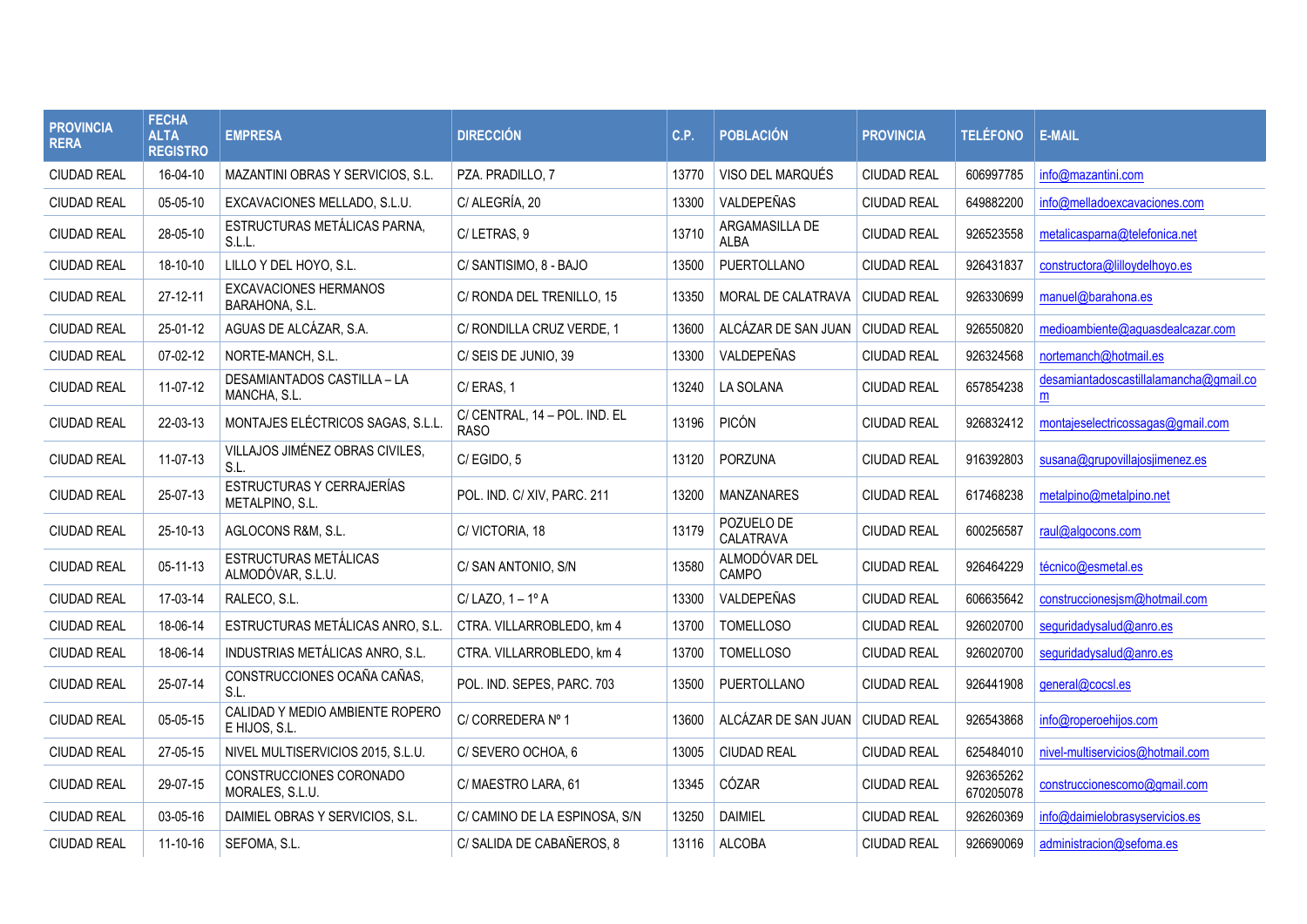| <b>PROVINCIA</b><br><b>RERA</b> | <b>FECHA</b><br><b>ALTA</b><br><b>REGISTRO</b> | <b>EMPRESA</b>                                          | <b>DIRECCIÓN</b>                                            | C.P.  | <b>POBLACIÓN</b>                  | <b>PROVINCIA</b>   | <b>TELÉFONO</b> | <b>E-MAIL</b>                               |
|---------------------------------|------------------------------------------------|---------------------------------------------------------|-------------------------------------------------------------|-------|-----------------------------------|--------------------|-----------------|---------------------------------------------|
| <b>CIUDAD REAL</b>              | 11-11-16                                       | CONSTRUCCIONES Y REFORMAS<br>MEYCA, S.L.                | POL. IND. LA PAJARILLA, C/<br>LABRADORES, 74                | 13100 | PIEDRABUENA                       | <b>CIUDAD REAL</b> | 926762326       | meycasl@gmail.com                           |
| <b>CIUDAD REAL</b>              | 15-12-16                                       | MONTAJES AGAPITO, S.L.                                  | POL. IND. SEPES. PARC. 405 Y 406                            | 13500 | PUERTOLLANO                       | <b>CIUDAD REAL</b> | 926432000       | montaga@montaga.com                         |
| <b>CIUDAD REAL</b>              | 16-01-17                                       | ESCOMBROS VALDEPEÑAS. S.L.                              | C/LIMÓN, 32                                                 | 13300 | VALDEPEÑAS                        | <b>CIUDAD REAL</b> | 606635642       | construccionesism@hotmail.com               |
| <b>CIUDAD REAL</b>              | 24-01-17                                       | ÁNGEL GARCÍA LAGUNA                                     | C/ REAL, 90                                                 | 13140 | FERNÁN CABALLERO                  | <b>CIUDAD REAL</b> | 926100344       | info@grupoagl.es                            |
| <b>CIUDAD REAL</b>              | 31-01-17                                       | CONSTRUCCIONES VIVAR FUENTES.<br>S.L.                   | C/ JACINTO BENAVENTE, 3                                     | 13740 | <b>TORRENUEVA</b>                 | <b>CIUDAD REAL</b> | 926341400       | administracion@vivarfuentes.es              |
| <b>CIUDAD REAL</b>              | 21-06-17                                       | NUFEMAR COMBUSTIBLE, S.L.                               | ARGAMASILLA DE ALBA, 4-1F                                   | 13005 | <b>CIUDAD REAL</b>                | <b>CIUDAD REAL</b> | 926698006       | nufecombustible@yahoo.es                    |
| <b>CIUDAD REAL</b>              | 03-04-18                                       | CONSTRUCCIONES Y REFORMAS D<br>CROSS, S.L.U.            | AVDA. ISAAC PERAL, 140-1ª PLANTA                            | 13005 | <b>CIUDAD REAL</b>                | <b>CIUDAD REAL</b> | 926219381       | info@construccionesdcross.com               |
| <b>CIUDAD REAL</b>              | 21-03-18                                       | TRANSARRIMAR, S.L.                                      | C/ SANTA LUCÍA, 9                                           | 13680 | <b>FUENTE EL FRESNO</b>           | <b>CIUDAD REAL</b> | 65872232        | transarrimar.sl@gmail.com                   |
| <b>CIUDAD REAL</b>              | 23-04-18                                       | FIRMES Y EXCAVACIONES DE LA<br>MANCHA, S.L.             | CTRA, OSSA MONTIEL, KM, 1.200                               | 13700 | <b>TOMELLOSO</b>                  | <b>CIUDAD REAL</b> | 926501866       | firmesyexcavaciones@hotmail.com             |
| <b>CIUDAD REAL</b>              | 30-04-18                                       | TOMERUEDAS, S.L.                                        | TRAVESÍA DON QUIJOTE. S/N NAVE<br>$\overline{7}$            | 13700 | <b>TOMELLOSO</b>                  | <b>CIUDAD REAL</b> | 926501866       | firmesyexcavaciones@hotmail.com             |
| <b>CIUDAD REAL</b>              | 04-05-18                                       | SALVADOR SÁNCHEZ RODRÍGUEZ                              | C/ALMIRECES, 8                                              | 13600 | ALCÁZAR DE SAN JUAN   CIUDAD REAL |                    | 635592698       | construccionessalvadorsanchez@yahoo.e<br>Š. |
| <b>CIUDAD REAL</b>              | 26-06-18                                       | EXCLASA SERVICIOS, S.L.U.                               | C/PONTEVEDRA, 6                                             | 13700 | <b>TOMELLOSO</b>                  | <b>CIUDAD REAL</b> | 608313022       | josemoraledasanchez@yahoo.es                |
| <b>CIUDAD REAL</b>              | 24-09-18                                       | CONSTRUCCIONES LAFUENTE DIAZ<br>FD, S.L.                | C/DON QUIJOTE, 27                                           | 13630 | SOCUÉLLAMOS                       | <b>CIUDAD REAL</b> | 926681001       | lafuentediaz@gmail.com                      |
| <b>CIUDAD REAL</b>              | 26-12-18                                       | LUMAR MARTÍN, S.L.                                      | CTRA. TOLEDO-CIUDAD REAL, KM.<br>156                        | 13680 | <b>FUENTE EL FRESNO</b>           | <b>CIUDAD REAL</b> | 659872232       | rosariogestoria@rosariogestoria.com         |
| <b>CIUDAD REAL</b>              | 22-02-19                                       | INMINER INGENIERÍA, S.L.                                | C/ SOLANA, 60 - PARQUE<br>EMPRESARIAL CEEI                  | 13005 | <b>CIUDAD REAL</b>                | <b>CIUDAD REAL</b> | 926219417       | administracion@inminer.es                   |
| <b>CIUDAD REAL</b>              | 14-06-19                                       | <b>TECHNOLOGY AND SECURITY</b><br>DEVELOPMENTS, S.L.    | C/ JABONEROS, 14 POLÍGONO<br><b>INDUSTRIAL HERENCIA</b>     | 13640 | <b>HERENCIA</b>                   | <b>CIUDAD REAL</b> | 926574720       | mlinares@tdsinternational.com               |
| <b>CIUDAD REAL</b>              | 06-08-19                                       | MAXMETAL CR, S.L.                                       | CTRA. SOCUÉLLAMOS, KM 0,500<br>POL. IND. I.T.V. Nave 9 y 10 | 13700 | <b>TOMELLOSO</b>                  | <b>CIUDAD REAL</b> | 926529231       | info@maxmetalcr.com                         |
| <b>CIUDAD REAL</b>              | 14-11-19                                       | CONSTRUCCIONES JUMA MORAL, S.L.                         | C/ PEÑALBA, 15                                              | 13350 | MORAL DE CALATRAVA                | <b>CIUDAD REAL</b> | 621217316       | administracion@jumamoral.es                 |
| <b>CIUDAD REAL</b>              | 26-10-20                                       | CONSTRUCCIONES Y EXCAVACIONES<br>VALLE DE ALCUDIA, S.L. | C/DOCTOR FERRANZ, 23                                        | 13413 | <b>ALAMILLA</b>                   | <b>CIUDAD REAL</b> | 926735175       | info@vallealcudia.net                       |
| <b>CIUDAD REAL</b>              | 13-04-21                                       | CONSTRUCCIONES GARCÍA FERRER Y<br>BARBA, S.L.           | C/NORTE, 27                                                 | 13420 | MALAGÓN                           | <b>CIUDAD REAL</b> | 637278276       | ferrer.barba@gmail.com                      |
| <b>CIUDAD REAL</b>              | 10-05-21                                       | JOAQUÍN MUÑOZ CHAMÓN                                    | VEREDA DEL VICARIO, 5-3 BJ D                                | 13005 | <b>CIUDAD REAL</b>                | <b>CIUDAD REAL</b> | 671647270       | ellegia14@hotmail.com                       |
| <b>CIUDAD REAL</b>              | 10-05-21                                       | FRANCISCO JAVIER RAMOS GARCÍA                           | C/ALEMANIA, $76$ ESC. $6 - 1$ <sup>o</sup> B                | 13005 | <b>CIUDAD REAL</b>                | <b>CIUDAD REAL</b> | 692942022       | javimata89@gmail.com                        |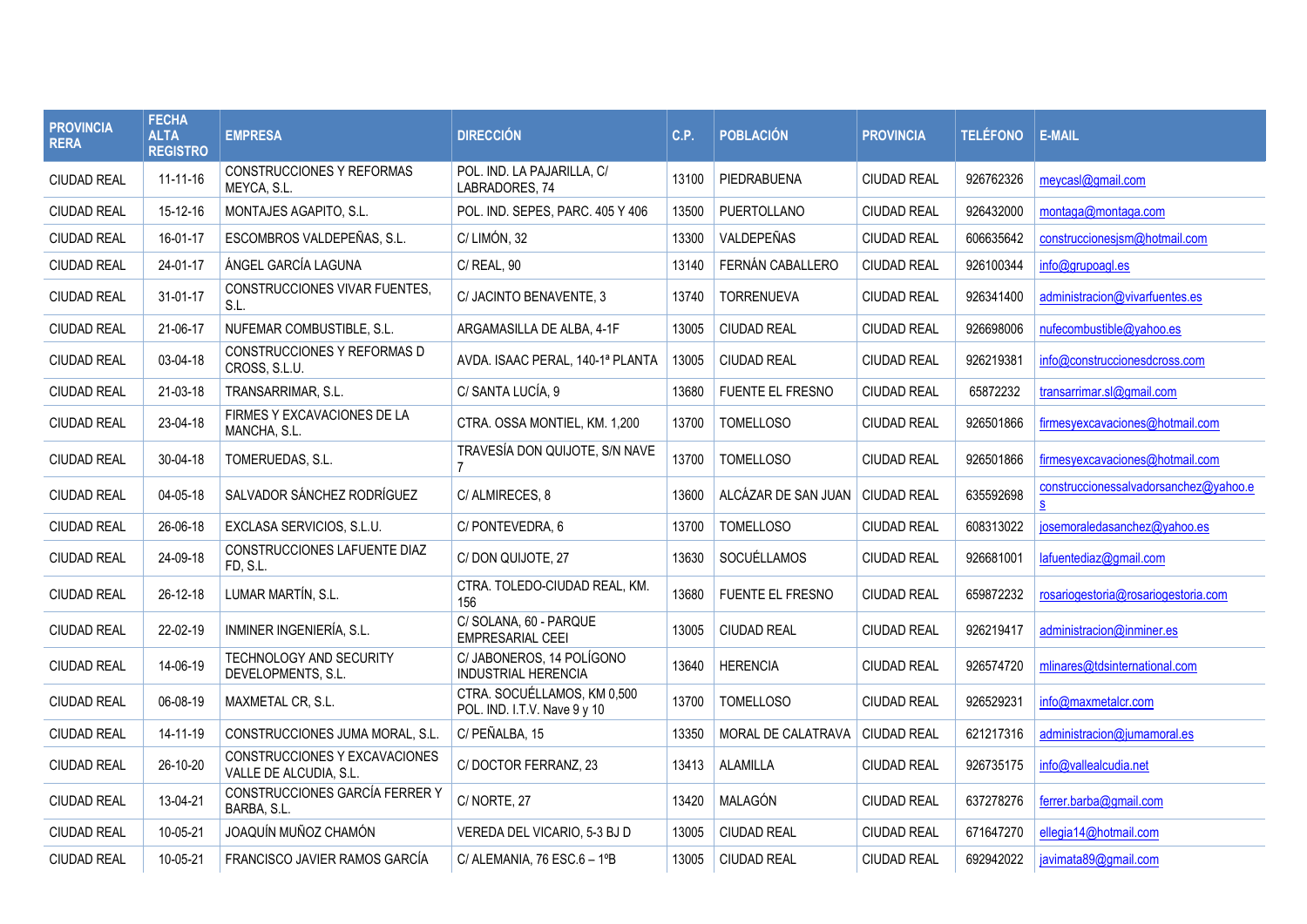| <b>PROVINCIA</b><br><b>RERA</b> | <b>FECHA</b><br><b>ALTA</b><br><b>REGISTRO</b> | <b>EMPRESA</b>                                         | <b>DIRECCIÓN</b>                                  | C.P.  | <b>POBLACIÓN</b>                      | <b>PROVINCIA</b>   | <b>TELÉFONO</b> | <b>E-MAIL</b>                    |
|---------------------------------|------------------------------------------------|--------------------------------------------------------|---------------------------------------------------|-------|---------------------------------------|--------------------|-----------------|----------------------------------|
| <b>CIUDAD REAL</b>              | 30-03-22                                       | SERVICIOS DE MAQUINARIA DE<br>ELEVACIÓN MANCHEGA, S.L. | C/ MATA, 17 - 3°A                                 | 13001 | <b>CIUDAD REAL</b>                    | <b>CIUDAD REAL</b> | 926227250       | pilar.gomez@grupovigo.com        |
| <b>CIUDAD REAL</b>              | 19-04-22                                       | <b>IBERCONS PROYECTOS E</b><br>INSTALACIONES, S.L.     | C/ EMILIA PARDO BAZÁN. 22                         | 13640 | <b>HERENCIA</b>                       | <b>CIUDAD REAL</b> | 639164171       | iberconsproyectos.sl@gmail.com   |
| <b>CUENCA</b>                   | 05-06-09                                       | TRANSPORTES SERTRANIN, S.L.                            | CTRA. VILLANUEVA DE LA JARA, KM                   | 16235 | <b>INIESTA</b>                        | <b>CUENCA</b>      | 967490565       | sertrani@infonegocio.com         |
| <b>CUENCA</b>                   | 22-12-10                                       | APOLINAR COCERA, S. L.                                 | C/LAS HUERTAS, 17                                 | 16193 | <b>FUENTES</b>                        | <b>CUENCA</b>      | 969257168       | info@proyectadoscuenca.com       |
| <b>CUENCA</b>                   | 03-01-11                                       | HERMANOS M. TARIN, S. L.                               | POL. IND. SEPES, C/ ARCAS, 6                      | 16004 | <b>CUENCA</b>                         | <b>CUENCA</b>      | 969233098       | hnosmt@hotmail.com               |
| <b>CUENCA</b>                   | 12-07-11                                       | PROYECTOS DE OBRAS PEMAR, S.L.                         | C/SAN ISIDRO, 10                                  | 16400 | <b>TARANCÓN</b>                       | <b>CUENCA</b>      | 969327391       | obraspemar@obraspemar.es         |
| <b>CUENCA</b>                   | 11-08-11                                       | OBRAS PÚBLICAS E INGENIERÍA CIVIL<br>MJ, S.L.          | AVDA. PEDRO MUÑOZ, 21                             | 16630 | <b>MOTA DEL CUERVO</b>                | <b>CUENCA</b>      | 967181134       | antonio@opmj.es                  |
| <b>CUENCA</b>                   | 19-10-11                                       | CONSTRUCCIONES GISMERO, S.A.U.                         | C/ FRAY LUIS DE LEÓN ALTA, 2                      | 16630 | <b>MOTA DEL CUERVO</b>                | <b>CUENCA</b>      | 967180447       | gismero@cgismero.es              |
| <b>CUENCA</b>                   | 19-10-11                                       | VIALES Y OBRAS PÚBLICAS, S.A.                          | P.I. CTRA. DE MOTILLA, C/ ARCAS                   | 16004 | <b>CUENCA</b>                         | <b>CUENCA</b>      | 969232371       | notificaciones@viales.es         |
| <b>CUENCA</b>                   | 24-11-11                                       | ARTURO LILLO CONTRUCCIONES Y<br>OBRAS PÚBLICAS SLU     | CAMINO DEL TOBOSO, 16                             | 16630 | <b>MOTA DEL CUERVO</b>                | <b>CUENCA</b>      | 967181189       | administracion@alcop.es          |
| <b>CUENCA</b>                   | 17-01-12                                       | NAVERSOL INVERSIONES, S.L.                             | C/LAS LOMAS, 26                                   | 16200 | <b>MOTILLA DEL</b><br><b>PALANCAR</b> | <b>CUENCA</b>      | 969333324       | oscar@motipol.es                 |
| <b>CUENCA</b>                   | 23-04-15                                       | TRANS. Y MUD VALYGAR, S.L.                             | AVDA. LOS ALFARES, 10 - BAJO                      | 16002 | <b>CUENCA</b>                         | <b>CUENCA</b>      | 969212328       | valygarsl@gmail.com              |
| <b>CUENCA</b>                   | 18-12-15                                       | LUVIMETAL, S.L.U.                                      | CAMINO DEL CEMENTERIO, S/N                        | 16670 | EL PROVENCIO                          | <b>CUENCA</b>      | 967165701       | administracion@luvimetal.com     |
| <b>CUENCA</b>                   | $11-02-16$                                     | EMILIO BONILLA CALERO                                  | C/CUCHILLAS, 5                                    | 16670 | EL PROVENCIO                          | <b>CUENCA</b>      | 687532659       | bonillaosma@hotmail.com          |
| <b>CUENCA</b>                   | 16-02-16                                       | EXCAVACIONES SALAS E HIJOS, S.L.U.                     | PLAZA DE LA REINA, 2 PORTAL 1<br>$3^{\circ}B$     | 16660 | LAS PEDROÑERAS                        | <b>CUENCA</b>      | 666590504       | salejas@yahoo.es                 |
| <b>CUENCA</b>                   | 20-04-16                                       | <b>GESTIÓN DE RESIDUOS EL</b><br>PROVENCIO, S.L.       | N-301, P.K. 16,800, POLÍGONO 23                   | 16670 | EL PROVENCIO                          | <b>CUENCA</b>      | 677522052       | info@residuoselprovencio.es      |
| <b>CUENCA</b>                   | 19-01-17                                       | CANO METAL, S.L.                                       | CTRA. DE ALCÁZAR, 12                              | 16630 | <b>MOTA DEL CUERVO</b>                | <b>CUENCA</b>      | 629727263       | canometalmota@hotmail.com        |
| <b>CUENCA</b>                   | 23-05-17                                       | JUAN JOSÉ PEÑALVER MORALES                             | FUENTECILLA, 17                                   | 16630 | <b>MOTA DEL CUERVO</b>                | <b>CUENCA</b>      | 629555164       | roberto271191@yahoo.es           |
| <b>CUENCA</b>                   | 08-03-18                                       | CONSTRUCCIONES JJ CAÑADA<br>ORTEGA, C.B.               | C/ FRANCISCO SUAY, 116-6°B                        | 16004 | <b>CUENCA</b>                         | <b>CUENCA</b>      | 646952831       | pilarlucas10@gmail.com           |
| <b>CUENCA</b>                   | $04 - 04 - 18$                                 | RAÚL GARRIDO LÓPEZ                                     | POL. IND. LA CERRAJERA, PARC. 7<br><b>FASE II</b> | 16003 | <b>CUENCA</b>                         | <b>CUENCA</b>      | 969235298       | raybel@raybel.es                 |
| <b>CUENCA</b>                   | 28-11-18                                       | TIRADO QUINTANAR ESTRUCTURAS.<br>S.L.L.                | C/MANJAVACAS, 84                                  | 16630 | <b>MOTA DEL CUERVO</b>                | <b>CUENCA</b>      | 967180812       | e.t.g@hotmail.es                 |
| <b>CUENCA</b>                   | 23-04-19                                       | EXTRACAMAN.S.L.                                        | CAMINO CAÑETE, 14 - 4ºA                           | 16004 | <b>CUENCA</b>                         | <b>CUENCA</b>      | 680403901       | excavacionesadrianha@hotmail.es  |
| <b>CUENCA</b>                   | $01-07-19$                                     | CONSTRUCCIONES AUROFRAN, S.L.                          | C/SAHUCO, 23                                      | 16220 | <b>QUNTANAR DEL REY</b>               | <b>CUENCA</b>      | 699222223       | construccionesaurofran@gmail.com |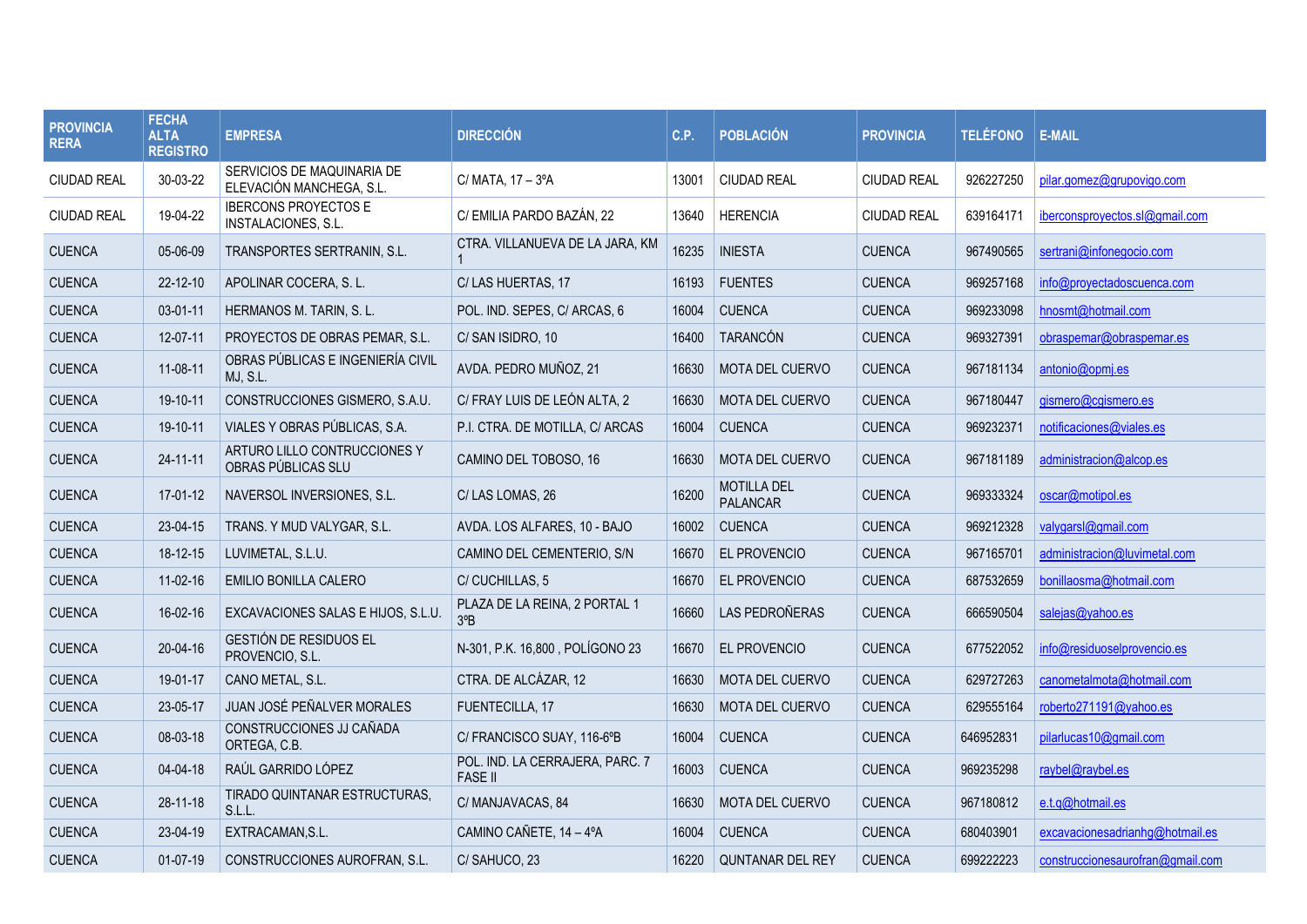| <b>PROVINCIA</b><br><b>RERA</b> | <b>FECHA</b><br><b>ALTA</b><br><b>REGISTRO</b> | <b>EMPRESA</b>                                | <b>DIRECCIÓN</b>                                     | C.P.  | <b>POBLACIÓN</b>                          | <b>PROVINCIA</b>   | <b>TELÉFONO</b> | <b>E-MAIL</b>                     |
|---------------------------------|------------------------------------------------|-----------------------------------------------|------------------------------------------------------|-------|-------------------------------------------|--------------------|-----------------|-----------------------------------|
| <b>CUENCA</b>                   | $07-11-19$                                     | MADRIGAL Y CARRASCO, S.L.                     | C/NUEVA, 8                                           | 16670 | EL PROVENCIO                              | <b>CUENCA</b>      | 636911529       | ntmadrigal@gmail.com              |
| <b>CUENCA</b>                   | 27-02-20                                       | <b>PAVIFORMA</b>                              | PADRE JUAN DE MARIANA, 16                            | 16239 | <b>CASASIMARRO</b>                        | <b>CUENCA</b>      | 649709395       | paviforma@gmail.com               |
| <b>CUENCA</b>                   | 25-05-20                                       | <b>ISMAEL PARRA DE LA TORRE</b>               | CTRA. VILLALGORDO, 6                                 | 16431 | <b>ALMONACID DEL</b><br><b>MARQUESADO</b> | <b>CUENCA</b>      | 651174518       | ismaelparradelatorre@hotmail.es   |
| <b>CUENCA</b>                   | 22-10-20                                       | RAMÓN OLIVARES BONILLA                        | AVDA. LA LIBERTAD, 8                                 | 16670 | EL PROVENCIO                              | <b>CUENCA</b>      | 607622833       | r.olivares 15@hotmail.com         |
| <b>CUENCA</b>                   | 12-04-21                                       | CONSTRUCCIONES Y REFORMAS CMC.<br>S.L.        | C/ ALONSO CHIRINO, 3-2°B                             | 16001 | <b>CUENCA</b>                             | <b>CUENCA</b>      | 659046271       | concmc@gmail.com                  |
| <b>CUENCA</b>                   | 13-09-21                                       | MONTAJES CRUZ CAPILLA, S.L.                   | C/CONGOSTO, s/n                                      | 16440 | <b>MONTALBO</b>                           | <b>CUENCA</b>      | 607879616       | eduardovrodrigo@hotmail.com       |
| <b>CUENCA</b>                   | 29-12-21                                       | ÓSCAR TIRADO QUINTANAR                        | C/DON SABINO, 42                                     | 16630 | <b>MOTA DEL CUERVO</b>                    | <b>CUENCA</b>      | 967181152       | dagoasesores@dagoasesores.com     |
| <b>CUENCA</b>                   | 19-01-22                                       | TRANSPORTES INIESTENSES, S.A.                 | C/PASEO, 34                                          | 16235 | <b>INIESTA</b>                            | <b>CUENCA</b>      | 967545020       | administracion@trainsa.com        |
| <b>CUENCA</b>                   | 23-02-22                                       | CERRAJERÍA MOBAFER, S.L.                      | C/LOS GREDALES, 7 PARC.1.<br>POL. IND. SAN SEBASTIÁN | 16415 | <b>VILLAMAYOR DE</b><br><b>SANTIAGO</b>   | <b>CUENCA</b>      | 969138298       | cerrajeriamobafer@telefonica.net  |
| <b>CUENCA</b>                   | 15-03-22                                       | LA CUESTA VERDE, S.L.                         | C/ REAL, 17                                          | 16410 | <b>HORCAJO DE</b><br><b>SANTIAGO</b>      | <b>CUENCA</b>      | 926872616       | toledillo33@hotmail.com           |
| <b>CUENCA</b>                   | 22-03-22                                       | JOSÉ ANTONIO TOLEDO GARRIDO                   | C/ EL PERAL SANTA ANA, 2                             | 16240 | EL PERAL                                  | <b>CUENCA</b>      | 659936997       | joseat1966peral@gmail.com         |
| GUADALAJARA                     | 25-01-10                                       | HOCENSA EMPRESA CONSTRUCTORA,<br>S.A.         | C/ LEPANTO, 12 - 14                                  | 19004 | <b>GUADALAJARA</b>                        | <b>GUADALAJARA</b> | 949200059       | amoreno@hocensa.com               |
| <b>GUADALAJARA</b>              | 17-11-10                                       | LOGÍSTICA AMBIENTAL, S.L.                     | C/ CRISTOBAL COLÓN, 107                              | 19004 | GUADALAJARA                               | <b>GUADALAJARA</b> | 949229590       | info@logisticaambiental.com       |
| <b>GUADALAJARA</b>              | 07-05-14                                       | UTE GUADALAGUA                                | C/SAN ESTEBAN, 5                                     | 19001 | <b>GUADALAJARA</b>                        | <b>GUADALAJARA</b> | 949248855       | atencionalcliente@guadalagua.net  |
| <b>GUADALAJARA</b>              | 06-06-14                                       | PH PROYECTOS Y TÉCNICAS DE<br>SEGURIDAD, S.L. | POL. IND. LA QUINTA, NAVES 17-18,<br>PARCELA 232B    | 19171 | <b>CABANILLLAS DEL</b><br>CAMPO           | <b>GUADALAJARA</b> | 902360918       | b.gonzalez@phseguridad.es         |
| GUADALAJARA                     | 21-07-15                                       | EXCAVACIONES Y DERRIBOS ALRO<br>MARA, S.L.    | C/TORVISCO, 21                                       | 19160 | <b>CHILOECHES</b>                         | <b>GUADALAJARA</b> | 676266322       | info@excavacionesalro.com         |
| <b>GUADALAJARA</b>              | 02-09-15                                       | PROJADELSERVIC, S.L.                          | C/MAYOR, $1 - 1^{\circ}D$                            | 19119 | <b>HUEVA</b>                              | GUADALAJARA        | 635578458       | proandservic@gmail.com            |
| <b>GUADALAJARA</b>              | 02-03-16                                       | PARAMIO AMBITES, S.L.                         | C/ ALCALÁ, 1                                         | 19119 | <b>HONTOBA</b>                            | <b>GUADALAJARA</b> | 949292333       | paramioambitesl@yahoo.es          |
| <b>GUADALAJARA</b>              | 26-11-19                                       | JOSÉ ENRIQUE CUBILLO GARCÍA                   | C/ GENERALÍSIMO, 39 B                                | 19114 | <b>MAZUECOS</b>                           | GUADALAJARA        | 673411282       | josenri.hsc@gmail.com             |
| <b>GUADALAJARA</b>              | 15-06-20                                       | REPARACIONES BALLESTEROS, S.L.                | AVDA, CRISTÓBAL COLÓN                                | 19004 | GUADALAJARA                               | <b>GUADALAJARA</b> | 949253582       | david@r-ballesteros.com           |
| <b>GUADALAJARA</b>              | 04-03-22                                       | RECUPERACIONES GUADALAJARA,<br>S.A.           | C/ NUNNEATON, 3 POL. IND. EL<br><b>HENARES</b>       | 19004 | GUADALAJARA                               | <b>GUADALAJARA</b> | 910325918       | medioambiente@regusa.es           |
| <b>TOLEDO</b>                   | 11-07-06                                       | CERRAMIENTOS PALOMARES, S.L.                  | POL. IND. ALJUB DE SAN VICENT, C/<br>TRAMUNTANA, 3   | 46119 | <b>NAQUERA</b>                            | <b>VALENCIA</b>    | 961609029       | info@cerramientospalomares.com    |
| <b>TOLEDO</b>                   | 29-01-09                                       | MACHACHI, S.L.L.                              | C/ SAN BARTOLOME, 20                                 | 45780 | <b>TEMBLEQUE</b>                          | <b>TOLEDO</b>      | 913012823       | m@machachisllsll.e.telefonica.net |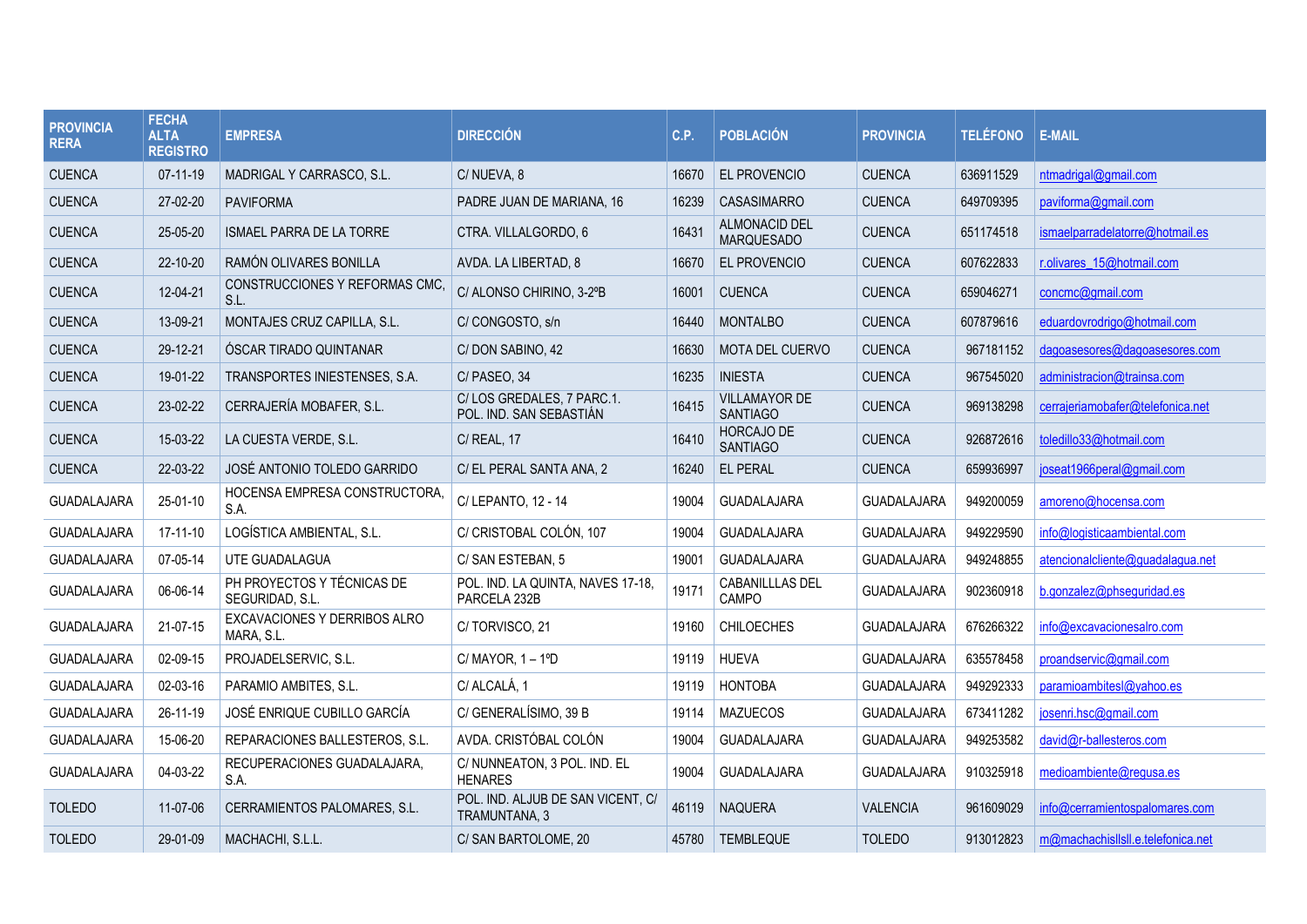| <b>PROVINCIA</b><br><b>RERA</b> | <b>FECHA</b><br><b>ALTA</b><br><b>REGISTRO</b> | <b>EMPRESA</b>                                            | <b>DIRECCIÓN</b>                                         | C.P.  | <b>POBLACIÓN</b>                   | <b>PROVINCIA</b> | <b>TELÉFONO</b>        | <b>E-MAIL</b>                    |
|---------------------------------|------------------------------------------------|-----------------------------------------------------------|----------------------------------------------------------|-------|------------------------------------|------------------|------------------------|----------------------------------|
| <b>TOLEDO</b>                   | 15-06-09                                       | SUMINISTROS CERAMICOS MABE, S.A.                          | CTRA. TOLEDO PIEDRABUENA, KM.<br>35,500                  | 45127 | VENTAS CON PEÑA<br><b>AGUILERA</b> | <b>TOLEDO</b>    | 925418049              | mabe@scmabe.com                  |
| <b>TOLEDO</b>                   | 19-04-10                                       | SERANCO, S.A.                                             | C/ CUESTA DE CARLOS V, 4 - 1°<br>IZQDA.                  | 45001 | <b>TOLEDO</b>                      | <b>TOLEDO</b>    | 925257167              | seranco@seranco.es               |
| <b>TOLEDO</b>                   | 23-04-10                                       | VILAU, C.B.                                               | C/ GAMONAL, 15                                           | 45686 | <b>CALERA Y CHOZAS</b>             | <b>TOLEDO</b>    | 925846432              | montajesvilau@hotmail.com        |
| <b>TOLEDO</b>                   | 13-05-10                                       | CUDACE, S.L.U.                                            | CTRA. TOLEDO, 42                                         | 45740 | VILLASEQUILLA                      | <b>TOLEDO</b>    | 925310042              |                                  |
| <b>TOLEDO</b>                   | 20-05-11                                       | INGENIERÍA DE CUBIERTAS DAFER,<br>S.L.                    | C/ BAJADA DE CASTILLA - LA<br>MANCHA, 5                  | 45003 | <b>TOLEDO</b>                      | <b>TOLEDO</b>    | 925224526              | fernando@indafer.com             |
| <b>TOLEDO</b>                   | 31-01-12                                       | ENTORNO OBRAS Y SERVICIOS, S.L.                           | C/ ESCALERILLAS DE LA VEGA, S/N                          | 45004 | <b>TOLEDO</b>                      | <b>TOLEDO</b>    | 925239353              | entorno@entornoservicios.com     |
| <b>TOLEDO</b>                   | 02-03-12                                       | MONTAJES DE AISLAMIENTOS Y<br>CUBIERTAS TORRIJOS, S.L.    | PZA. DE ESPAÑA, 12                                       | 45521 | <b>BURUJÓN</b>                     | <b>TOLEDO</b>    | 925756160              | juan@mactorrijos.es              |
| <b>TOLEDO</b>                   | 30-03-12                                       | CITOIT SISTEM, S.L.                                       | C/ PERSILES Y SEGISMUNDA, S/N                            | 45221 | <b>ESQUIVIAS</b>                   | <b>TOLEDO</b>    | 925546192              | citoit@citoit.jazztel.es         |
| <b>TOLEDO</b>                   | $01-02-13$                                     | GRUPO SOLVANTO, S.L.                                      | C/ RÍO JARAMA, 132 NAVE 2.08                             | 45007 | <b>TOLEDO</b>                      | <b>TOLEDO</b>    | 925301535<br>609339806 | info@gruposolvanto.com           |
| <b>TOLEDO</b>                   | 07-03-13                                       | FERNANDO HERRADÓN, S.L.                                   | AVDA. FÉLIX ARRANZ, 45                                   | 45930 | MÉNTRIDA                           | <b>TOLEDO</b>    | 686414252              | f.herradon@hotmail.com           |
| <b>TOLEDO</b>                   | 19-12-14                                       | ARIOLIVA, S.L.                                            | POL. CÁNDIDO ZAMORA, PARCELA<br>10                       | 45683 | CAZALEGAS                          | <b>TOLEDO</b>    | 925869900              | arioliva@arioliva.es             |
| <b>TOLEDO</b>                   | 19-11-15                                       | TÉCNICOS EN MONTAJE DE<br>ANDAMIOS, S.L.                  | C/ CASILLA DE DOLORES, NAVE 28,<br>POL. LOS ALBARDIALES  | 45340 | ONTÍGOLA                           | <b>TOLEDO</b>    | 925132112              | tecman@tecman-ms.com             |
| <b>TOLEDO</b>                   | 24-11-15                                       | <b>CONSTRUCCIONES Y REFORMAS</b><br>NOMBELA E HIJOS, S.L. | C/TEJAR 24, LOCAL 1                                      | 45500 | <b>TORRIJOS</b>                    | <b>TOLEDO</b>    | 925771442              | lurdes@construccionesnombela.com |
| <b>TOLEDO</b>                   | $12 - 01 - 16$                                 | EGUNSAN, S.L.                                             | C/ESPARTEROS, 28                                         | 45600 | TALAVERA DE LA<br><b>REINA</b>     | <b>TOLEDO</b>    | 661207301              | info@egunsan.es                  |
| <b>TOLEDO</b>                   | 11-02-16                                       | ENERGY ELECTRIC RENOVABLES, S.L.                          | C/VIDRIO, 20, POL. INDUSTRIAL<br><b>VALDEFUENTES</b>     | 45638 | <b>PEPINO</b>                      | <b>TOLEDO</b>    | 925118048              | energy_electric2013@hotmail.com  |
| <b>TOLEDO</b>                   | 12-02-16                                       | LIMPIEZAS Y CONTRATAS LIMPOR, S.L.                        | C/ REAL, 35                                              | 45450 | ORGAZ                              | <b>TOLEDO</b>    | 925347141              | limpor@limpor.es                 |
| <b>TOLEDO</b>                   | 19-02-16                                       | CLM, INFRAESTRUCTURAS Y<br>SERVICIOS, S.L.                | C/ MARQUÉS DE MENDIGORRÍA, 14<br>ESC. D-1ºD, OFICINA 4-5 | 45003 | <b>TOLEDO</b>                      | <b>TOLEDO</b>    | 925221312              | ajaroso@contrataslamancha.com    |
| <b>TOLEDO</b>                   | 11-04-16                                       | AMANTO SERVICIOS TOLEDO, S.L.                             | C/ RÍO VALDECELADA, 6                                    | 45007 | <b>TOLEDO</b>                      | <b>TOLEDO</b>    | 925232931              | admin@amanto.es                  |
| <b>TOLEDO</b>                   | 03-05-16                                       | G.S.I. SERVICIOS Y REPARACIÓN DE<br>HUMEDAD, S.L.         | C/ CIEGA, 11                                             | 45110 | <b>AJOFRÍN</b>                     | <b>TOLEDO</b>    | 654826494              | info@tecnicogsi.es               |
| <b>TOLEDO</b>                   | 15-06-16                                       | RECASA, RECUPERACIONES<br>ECOLÓGICAS CASTELLANAS, S.A.    | AVDA. CONSTITUCIÓN, 228                                  | 45950 | CASARRUBIOS DEL<br><b>MONTE</b>    | <b>TOLEDO</b>    | 918183030              | mmiguel@recasa.info              |
| <b>TOLEDO</b>                   | $12 - 07 - 16$                                 | ALA 77 OCAMAR, S.L.                                       | PLAZA DE MORA, 4                                         | 45600 | TALAVERA DE LA<br><b>REINA</b>     | <b>TOLEDO</b>    | 685185356              | ala77ocamarsl@gmail.com          |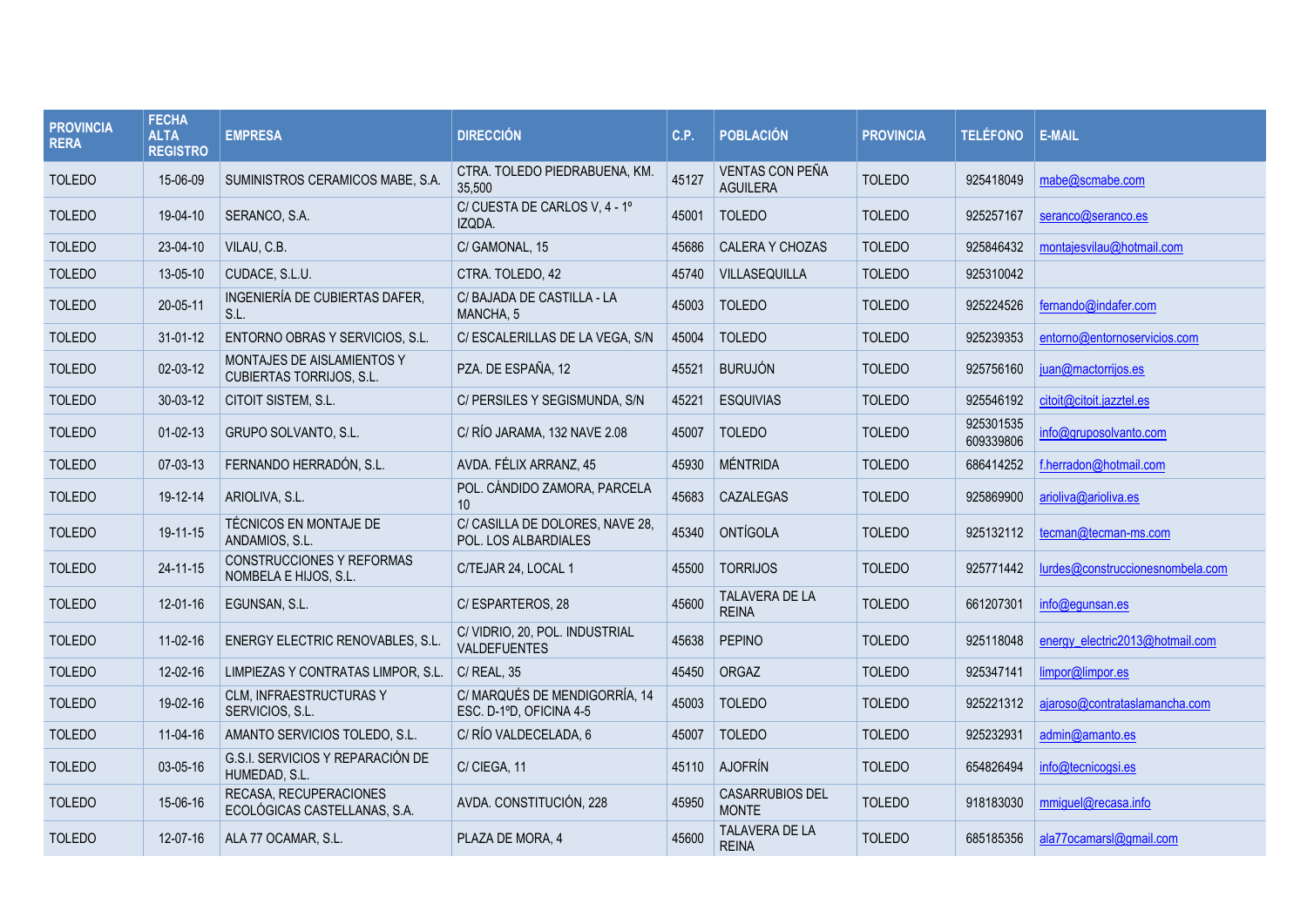| <b>PROVINCIA</b><br><b>RERA</b> | <b>FECHA</b><br><b>ALTA</b><br><b>REGISTRO</b> | <b>EMPRESA</b>                                     | <b>DIRECCIÓN</b>                        | C.P.  | <b>POBLACIÓN</b>                               | <b>PROVINCIA</b> | <b>TELÉFONO</b> | <b>E-MAIL</b>                    |
|---------------------------------|------------------------------------------------|----------------------------------------------------|-----------------------------------------|-------|------------------------------------------------|------------------|-----------------|----------------------------------|
| <b>TOLEDO</b>                   | 19-07-16                                       | EXCAVACIONES BLANCO CORRAL, S.L.                   | CAMINO TALAVERA - MEMBRILLO,<br>S/N     | 45600 | <b>TALAVERA DE LA</b><br><b>REINA</b>          | <b>TOLEDO</b>    | 627523875       | pblancocorral@yahoo.es           |
| <b>TOLEDO</b>                   | $30 - 11 - 16$                                 | CEALI 2012, S.L.                                   | C/HERENCIA, 23                          | 45730 | <b>VILLAFRANCA DE LOS</b><br><b>CABALLEROS</b> | <b>TOLEDO</b>    | 687411070       | ceali2012@hotmaill.com           |
| <b>TOLEDO</b>                   | 27-06-17                                       | MULTISERVICIOS HNOS VILLAREJO,<br>C.B.             | C/CARRIONA, 2                           | 45790 | QUERO                                          | <b>TOLEDO</b>    | 661649872       | villarejo@gmx.es                 |
| <b>TOLEDO</b>                   | $11 - 10 - 17$                                 | CONSTRUCCIONES Y REFORMAS<br>DAGOM, S.L.           | CAMINO DE COBISA, 36                    | 45122 | ARGÉS                                          | <b>TOLEDO</b>    | 666718174       | crdagom@gmail.com                |
| <b>TOLEDO</b>                   | 06-02-18                                       | CASTELLANO MANCHEGA DE<br>LIMPIEZAS, S.L.U.        | AVDA. MARTÍN DESCALZO, 45               | 45710 | <b>MADRIDEJOS</b>                              | <b>TOLEDO</b>    | 925463225       | info@cml-medioambiente.com       |
| <b>TOLEDO</b>                   | 11-09-19                                       | OBRAS PÚBLICAS Y REGADÍOS, S.A.                    | C/OSLO, 9                               | 45003 | <b>TOLEDO</b>                                  | <b>TOLEDO</b>    | 925220798       | opr@opr.es                       |
| <b>TOLEDO</b>                   | 21-04-20                                       | SUMINISTROS FEYMA, S.L.                            | AVDA. EUROPA, S/N                       | 45710 | <b>MADRIDEJOS</b>                              | <b>TOLEDO</b>    | 674261221       | materialesnieves@hotmail.com     |
| <b>TOLEDO</b>                   | 26-11-20                                       | DOBLE J INGENIERÍA, PROYECTOS Y<br>OBRAS, S.L.     | C/ JUVENTINO NIETO BLANCO. 16           | 45600 | TALAVERA DE LA<br><b>REINA</b>                 | <b>TOLEDO</b>    | 925914951       | jspazos@doblejingenieria.es      |
| <b>TOLEDO</b>                   | 15-12-20                                       | CONSTRUCCIONES M.V.R., S.A.                        | C/LA PUEBLA, 19                         | 45810 | VILLANUEVA DE<br><b>ALCARDETE</b>              | <b>TOLEDO</b>    | 925167967       | info@construccionesmvr.com       |
| <b>TOLEDO</b>                   | 08-01-21                                       | ROJOGA Y REFORMAS TALAVERA, S.L.                   | C/ CARPINTERÍA, 43                      | 45638 | <b>PEPINO</b>                                  | <b>TOLEDO</b>    | 925815132       | info@rojoga-sl.com               |
| <b>TOLEDO</b>                   | 10-02-21                                       | <b>GESTIÓN Y OBRAS SIERRA DEL</b><br>PIÉLAGO, S.L. | C/ ALMENDRAL, 28                        | 45630 | <b>NAVAMORCUENDE</b>                           | <b>TOLEDO</b>    | 615342142       | csgmantenimientos@yahoo.es       |
| <b>TOLEDO</b>                   | 18-02-21                                       | DESGUACES TRES TORRES, S.L.                        | C/MENHIR, S/N                           | 45200 | <b>ILLESCAS</b>                                | <b>TOLEDO</b>    | 639531139       | admon@desguacestrestorres.com    |
| <b>TOLEDO</b>                   | 23-02-21                                       | MONTAJES TORRIJOS, S.L.                            | C/LA SALVE, 42                          | 45500 | <b>TORRIJOS</b>                                | <b>TOLEDO</b>    | 925760492       | obras@aislamientosgonzalez.com   |
| <b>TOLEDO</b>                   | 02-03-21                                       | COSERTO, S.C.                                      | C/MAGDALENA, 5                          | 45920 | LA TORRE DE<br>ESTEBAN HAMBRÁN                 | <b>TOLEDO</b>    | 677365140       | ds.delcastillo@coserto.es        |
| <b>TOLEDO</b>                   | 12-04-21                                       | <b>GENERACIÓN VERTICAL, S.L.</b>                   | C/ MIGUEL HERNÁNDEZ, 35                 | 45224 | <b>SESEÑA</b>                                  | <b>TOLEDO</b>    | 687513272       | info@generacionvertical.es       |
| <b>TOLEDO</b>                   | 22-09-21                                       | CONSTRUCTIVE SOLUTIONS 2019, S.L.                  | C/LAS VILLAS, 81                        | 45200 | <b>ILLESCAS</b>                                | <b>TOLEDO</b>    | 656836178       | chema1978@hotmail.com            |
| <b>TOLEDO</b>                   | 02-11-21                                       | ALSAN GESTIÓN DE SERVICIOS, S.L.                   | C/ SUBIDA HOSPITAL, 21                  | 45006 | <b>TOLEDO</b>                                  | <b>TOLEDO</b>    | 670359442       | administracion@alsangestion.com  |
| <b>TOLEDO</b>                   | 08-11-21                                       | INICIATIVAS RFE, S.L.                              | C/ COSME GÓMEZ DE TEJADA Y<br>REYES, 14 | 45600 | TALAVERA DE LA<br><b>REINA</b>                 | <b>TOLEDO</b>    | 925827727       | iniciativasrfe@iniciativasrfe.es |
| <b>TOLEDO</b>                   | 17-11-21                                       | TALATRAILER, S.L.                                  | AVDA. FRANCISCO AGUIRRE, 276 -<br>4°E   | 45600 | <b>TALAVERA DE LA</b><br><b>REINA</b>          | <b>TOLEDO</b>    | 677570521       | talatrailer@gmail.com            |
| <b>TOLEDO</b>                   | 17-12-21                                       | XALEDIX ART, S.L.                                  | C/ECCE HOMO, 12                         | 45310 | <b>VILLATOBAS</b>                              | <b>TOLEDO</b>    | 692626340       | info@xaledixart.es               |
| <b>TOLEDO</b>                   | 03-02-22                                       | FACSA ADC, U.T.E.                                  | AVDA. IRLANDA. 18 BAJO                  | 45005 | <b>TOLEDO</b>                                  | <b>TOLEDO</b>    | 925285077       | info@tagus-si.com                |
| <b>TOLEDO</b>                   | 24-02-22                                       | CASTELLANOS ESCOBAR CRISTIAN<br><b>DAVID</b>       | C/ ANTONIO TORRES, 9 P02A               | 45600 | <b>TALAVERA DE LA</b><br><b>REINA</b>          | <b>TOLEDO</b>    | 643501526       | emiliomoreno 74@hotmail.es       |